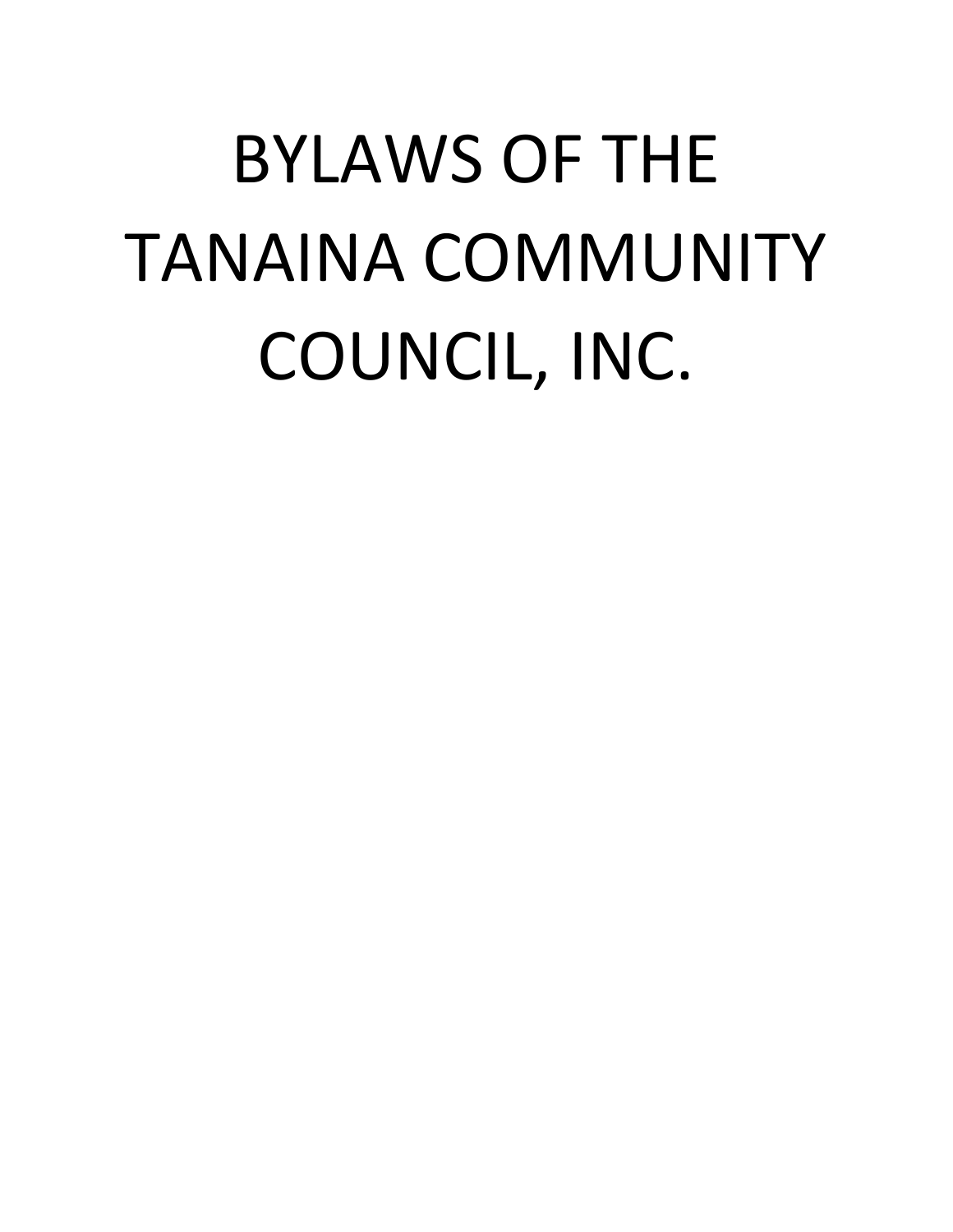| <b>ARTICLE I.</b>     |  |
|-----------------------|--|
| <b>ARTICLE II.</b>    |  |
| <b>ARTICLE III.</b>   |  |
| <b>ARTICLE IV.</b>    |  |
| <b>ARTICLE V.</b>     |  |
| <b>ARTICLE VI.</b>    |  |
| <b>ARTICLE VII.</b>   |  |
| <b>ARTICLE VIII.</b>  |  |
| <b>ARTICLE IX.</b>    |  |
| <b>ARTICLE X.</b>     |  |
| <b>ARTICLE XI.</b>    |  |
| <b>ARTICLE XII.</b>   |  |
| <b>ARTICLE XIII.</b>  |  |
| <b>ARTICLE XIV.</b>   |  |
| <b>ARTICLE XV.</b>    |  |
| <b>ARTICLE XVI.</b>   |  |
| <b>ARTICLE XVII.</b>  |  |
| <b>ARTICLE XVIII.</b> |  |
| <b>ARTICLE XIX.</b>   |  |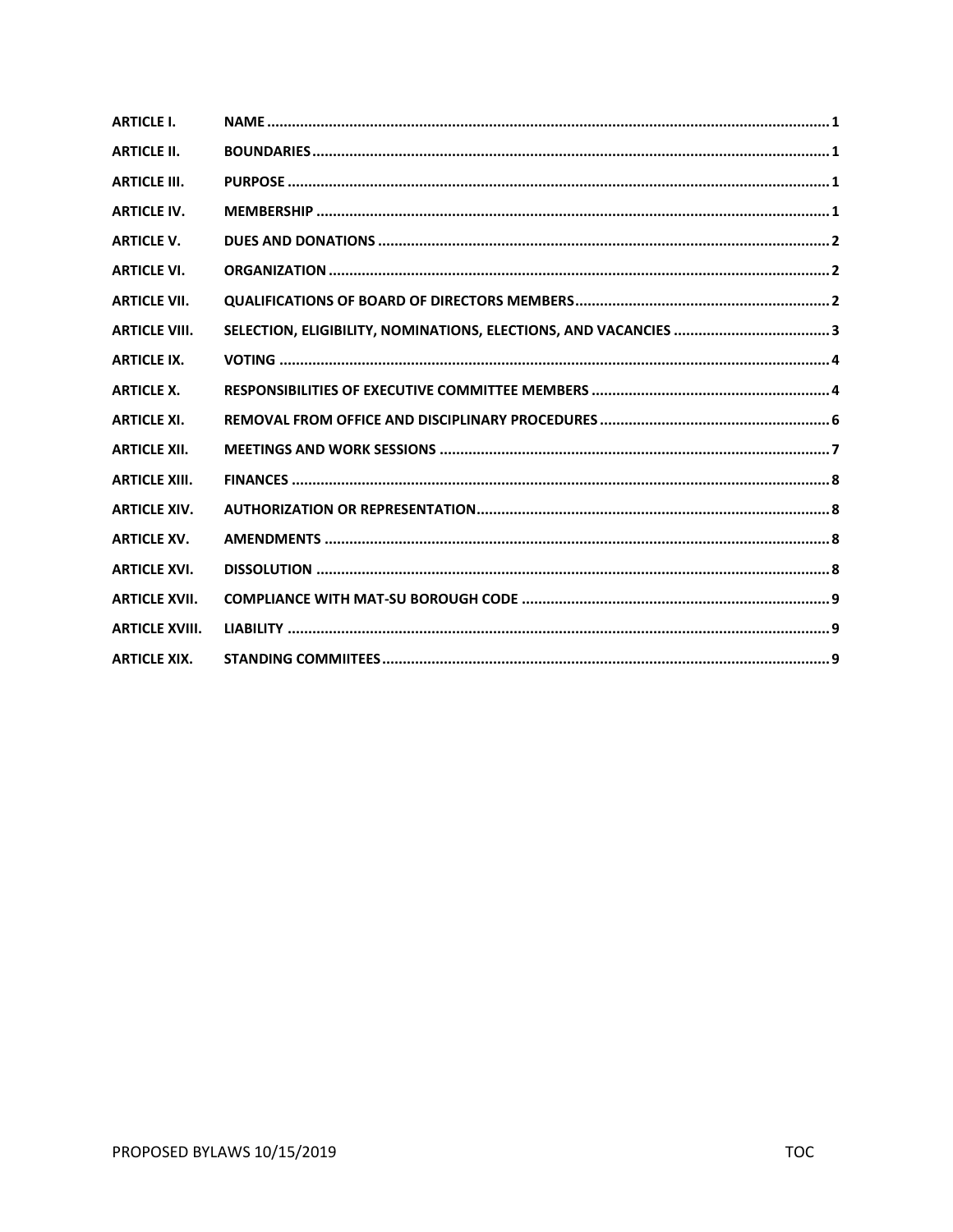## **Article I. NAME**

A. The name of this organization shall be the Tanaina Community Council, Inc. designated as the Community Council, Council or TCC.

#### **Article II. BOUNDARIES**

A. The boundaries of the TCC shall be those established by the Matanuska-Susitna Borough (MSB).

#### **Article III. PURPOSE**

A. The purposes of this charitable corporation are civic (NAICS code 921190, NTEE code S21), namely (a) to provide a direct and continuous means of citizen participation in local government and affairs, and (b) to create an opportunity for communication between various citizen groups and individuals both within and outside the boundaries of the Tanaina Community Council as defined by the Matanuska-Susitna Borough, and (c) to exercise such authority as may from time-to-time be granted to it by an appropriate governmental entity. It is intended that these purposes comply in all respects with the requirements of Internal Revenue Code, Section 501(c)(3) and other applicable sections thereof as a tax-exempt organization.

B. The goals of the TCC shall be to improve communications between the citizens of the community and all entities that may affect it and to encourage community involvement of all citizens. To provide for improvement and maintenance of the quality of life in the community

C. Provide members a method by which they can work together for expression and discussion of their opinions, needs, and desires in a manner that will have an impact on their community's development and services

D. Provide members a direct means of participate in local government and affairs as authorized by and defined in the Matanuska-Susitna Borough Code MSB 2.76, and to provide for implementation of the goals of the TCC

E. Provide local governing bodies an improved basis for decision making and assignment of priorities for programs affecting community development and individual well-being.

F. The TCC will assist local government by providing a means to:

- 1. respond to local government proposals submitted to the TCC.
- 2. inform the local governments of TCC actions and concerns.
- 3. initiate any proposals for capital improvement or governmental programs or modifications to any existing capital improvement plans or governmental programs affecting the area. The term "affect" may include actions outside of the TCC boundaries which have an impact on persons with in the TCC area. MSB 2.76.050

## **Article IV. MEMBERSHIP**

A. Membership: Membership shall commence upon filing a membership application, and the verification of residency requirements, and payment of any dues or fees that may be due.

B. General Member: Any person eligible to vote within the boundaries of the council is eligible for general membership.

C. Limited Member: Any person fourteen years of age or older who does not qualify as a general member but is a property owner, youth resident, or representative of a resident business within the boundaries of the council is eligible for limited membership.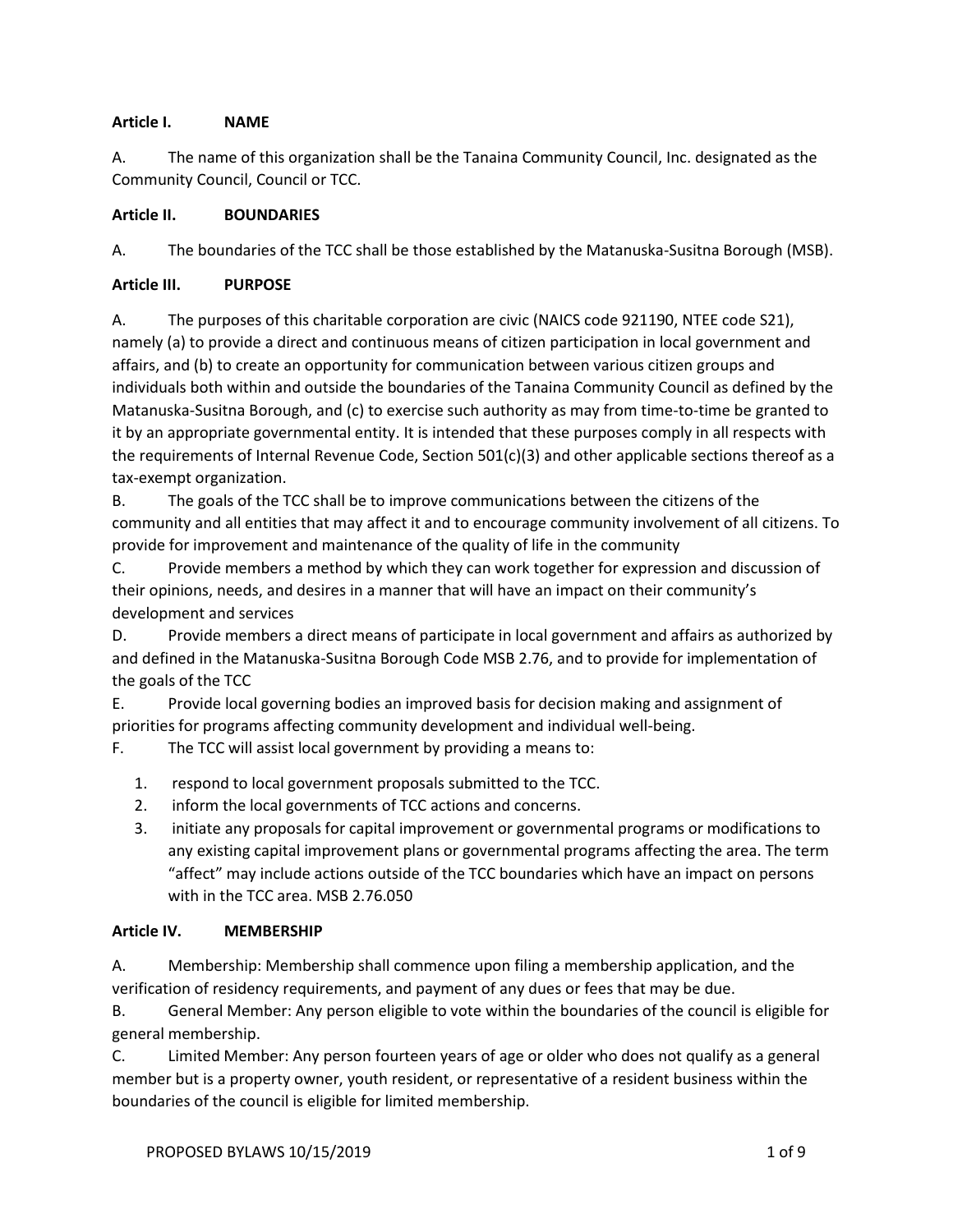D. New Members: New members shall provide proof of residency within the TCC boundaries.

E. Removal from Meeting: Any member may be removed from a meeting for conduct that is unethical, improper, or prejudicial to the goals and reputation of the TCC and it's membership. Robert's Rules of Order shall govern impropriety.

# **Article V. DUES AND DONATIONS**

A. Dues shall be reviewed annually by the Board. Any recommended revisions to the dues structure, including establishing or abolishing dues, shall be put to a vote before the membership at the TCC annual meeting. Other funds may be received by donations, grants, or fund-raising activities.

B. Membership Dues shall be in the amount of \$10.00 per member.

1. Exemptions/waivers are available from the board

C. Dues shall be paid annually, shall cover the period from July 1 through June 30, and shall not be prorated.

D. Donations of no more than \$50.00 per member per year may be received by the TCC to be following Mat-Su Borough Code, Chapter 2.76 addressing community councils.

# **Article VI. ORGANIZATION**

A. Board of Directors: The formal organization of the TCC shall consist of a Board of Directors (hereinafter referred to as the "Board"), the general membership, and provisional committees as deemed necessary by the Board. The Board shall consist of an Executive Committee comprised of five officers as defined in 6(B) and the Chairs of the Standing Committees as defined in 6(C) below.

B. Executive Committee: The Executive Committee shall consist of the officers of president, vicepresident, secretary, treasurer & council coordinator.

C. Standing Committees: The members of standing committees shall be appointed by the committee chair within one month after the TCC annual meeting. The appointments shall be approved by the Board.

D. Provisional (as hoc) Committees: The Board may establish special committees to serve in areas of special interest on behalf of the TCC. The members of each committee shall be appointed by the president and approved by the board. Provisional Committee chairs are not members of the Board. All TCC members in good standing, general and limited, are eligible for appointment.

E. Provisional Committees will be disbanded at the conclusion of the project. Provisional Committee members will be held to the same attendance accountability as required in Article 11.

F. Deadlines may be set by the president at committee's inception.

## **Article VII. QUALIFICATIONS OF BOARD OF DIRECTORS MEMBERS**

A. Members of the Board of Directors shall be general members in good standing. If a Board member loses membership status during term of office, that Board position shall immediately become vacant.

B. Only current general members in good standing shall be eligible for nomination for any office. C. Attendance:

1. Excused absence: A Board member must notify another Board member of any expected absence as soon as possible in advance of any meeting.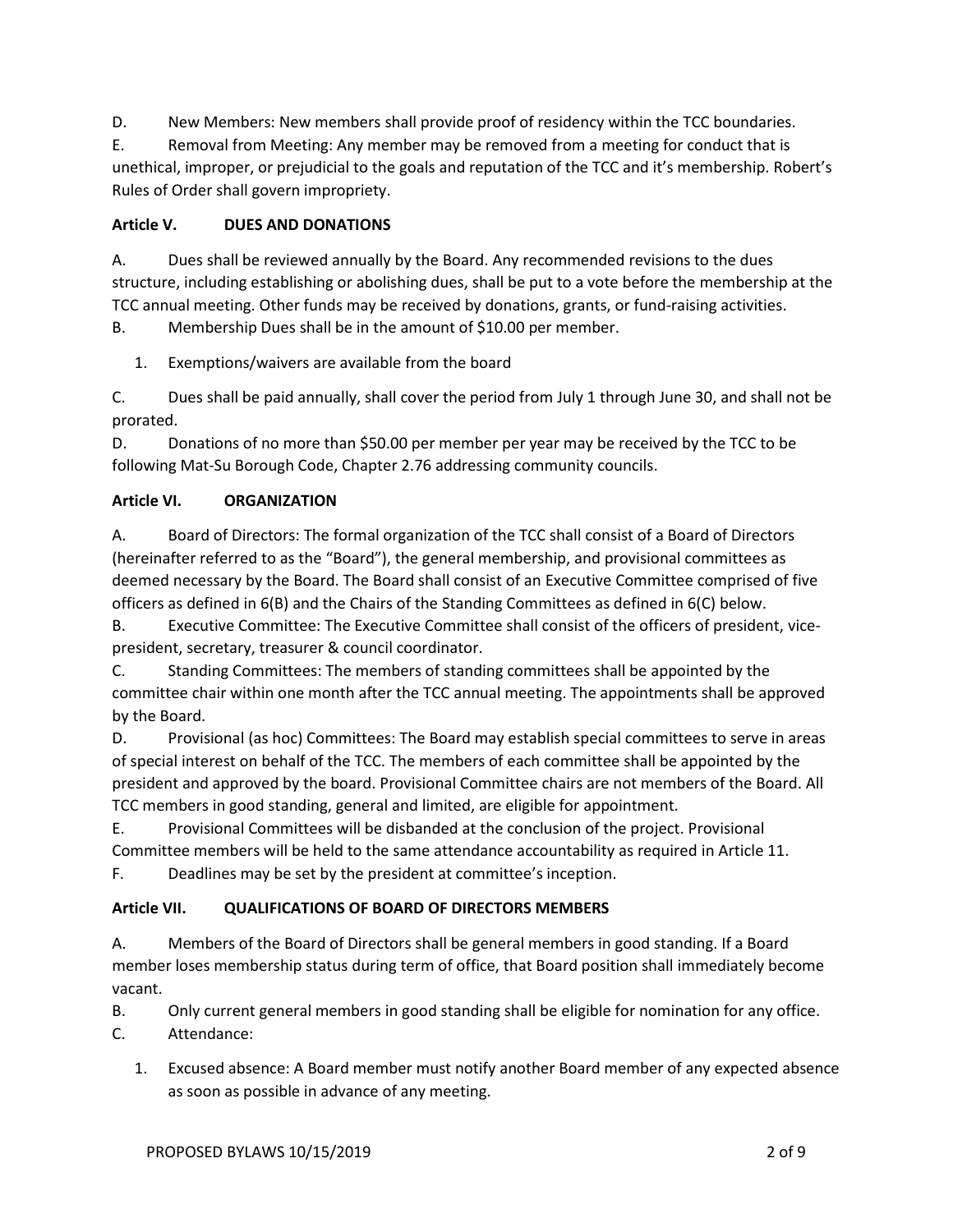- 2. Unexcused absence: A Board member fails to notify another Board member in advance of any meeting they shall not be able to attend. Two (2) consecutive unexcused absences shall result in a warning of censure. A third consecutive unexcused absence will result in removal of the Board member of the following regular meeting.
- D. Removal
	- 1. Any Board member may be removed for improper conduct. Improper conduct includes, but is not limited to, illegal activities, non-performance of duties of office activities that put the 501c status at risk once it's been organized, excessive unexcused absenteeism, performing outside the scope and/or authority of office, violations of TCC bylaws, or disregarding the direction of the Board or membership. For a more comprehensive list of improper conduct see Robert's Rule of Order.

#### **Article VIII. SELECTION, ELIGIBILITY, NOMINATIONS, ELECTIONS, AND VACANCIES**

- A. Selection: Selection procedures shall be as follows:
	- 1. All Board members (Officers and Standing Committee Chairs) shall be elected by the general membership at the annual meeting.
	- 2. All committees shall be open to any member in good standing wanting to serve. Committee members will be appointed by the Committee chair and approved by the Board. Once established, committee members will not change without appointment by the Committee chair and approved by the Board. President will bring changes to the next meeting.
	- 3. No Board member shall hold more than one office at a time.
	- 4. Board members may only serve two (2) consecutive terms in the same position. Any Board member serving two (2) consecutive terms in a position shall not be eligible to serve in that same position on the Board until one (1) year after the expiration of the last term. A term shall consist of a two-year period unless officer or chair was appointed to fill an unfulfilled term vacancy, in which case greater than half of the term period shall be considered a full term.
- B. Nominations:
	- 1. At the annual meeting nominations will be taken from the floor.
- C. Elections:
	- 1. Elections will be held at the annual meeting for the officers listed in article 10.
	- 2. After TCC is organized then having established a pattern of rotating terms, elections for different offices will occur in even and odd years creating two (2) year terms. Election years are as designated in Article 10.
- D. Vacancies
	- 1. Any vacancy on the Board for any reason shall be filled by a general member appointed by the president or acting president and approved by the general membership to fill the unexpired term.
	- 2. Resignation of Board member shall be submitted in writing or given verbally at a general membership meeting. If possible, the resigned shall give to the thirty-days notice.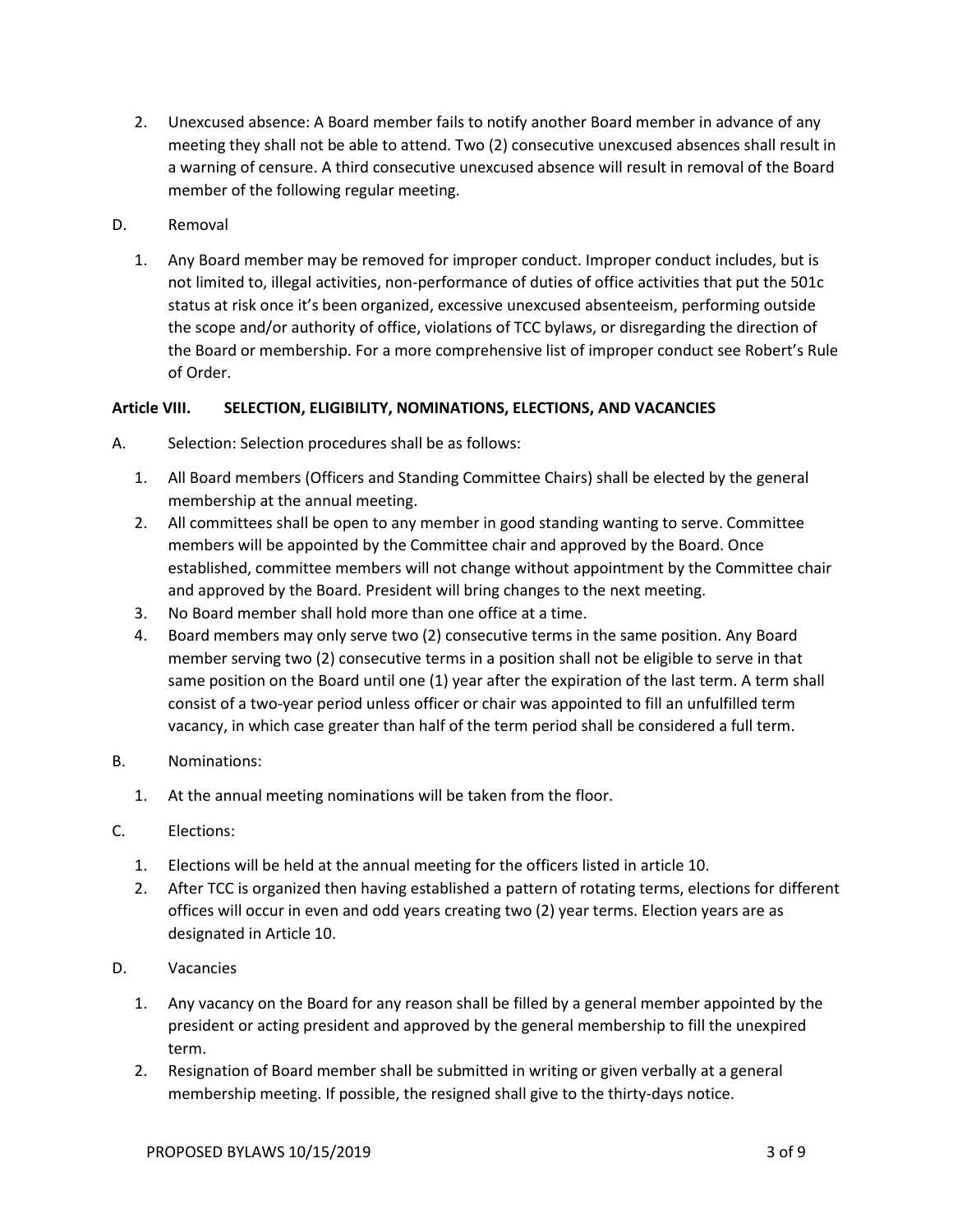#### **Article IX. VOTING**

- A. Voting matters
	- 1. Procedures of Robert's Rules of order shall be followed.
	- 2. General members are the only members eligible to vote or make motions.
- B. Voting procedure
	- 1. Eligible TCC members, as defined in Article 4 Membership, shall each have one vote on all voting matters of the community council.
	- 2. Voting may be conducted in person or by absentee or electronic ballot. There shall be no proxy voting.
	- 3. Voting may be conducted in person or by absentee or electronic ballot. There shall be no proxy voting
	- 4. Absentee or electronic voting is permitted only for Board member elections.
	- 5. Absentee ballots may be downloaded, requested by email or in writing from the Secretary of the Council Board at the following addresses: TBA
		- a) Ballot request in writing: TBA
		- b) Ballot request by email: TBA
		- c) Ballot downloads: Ballots can be downloaded from: TBA
		- d) To be considered valid, absentee ballots must be signed and returned to the TCC via
			- i. Mail and must be received two (2) days prior to election date. Only one ballot per envelope will be accepted.
			- ii. Valid absentee ballots will be noted on the voting list of the general members. In the event a general member submitted an absentee ballot but shows up at the same meeting to request a voting card, the absentee ballot will be discarded.

## **Article X. RESPONSIBILITIES OF EXECUTIVE COMMITTEE MEMBERS**

- A. Executive Committee:
	- 1. The Executive Committee shall have general supervision of the affairs of the TCC between its general membership meetings. The Committee shall be subject to, orders of the TCC, and none of its acts shall conflict with actions taken by the TCC. In the event of a time sensitive matter, the Executive Committee may make decision using telephonic or electronic means. Any such decision must be reported to and approved by the general membership at the next general membership meeting.
- B. President:
	- 1. Shall call and preside at all general membership, Board, and Executive Committee meetings.
	- 2. Shall establish the meeting agenda. The president shall query Board members for agenda items. General membership may request agenda items through any Board member.
	- 3. Shall maintain non-profit 501(c) status as required by law including obtaining and renewing insurance.
	- 4. May serve as an ex-officio member of any and all committees, except the nominating committee.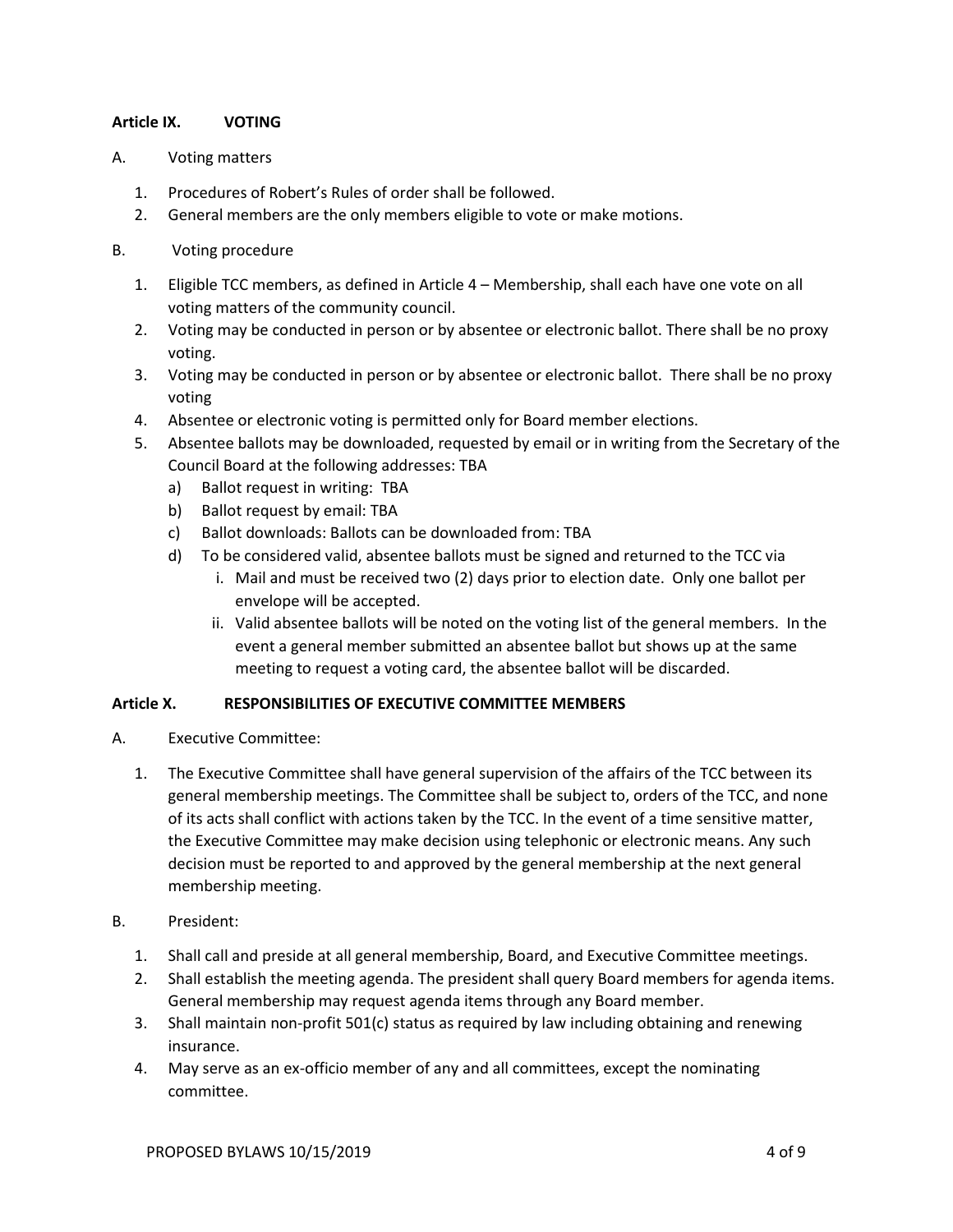- 5. Shall see that all bylaws and any and all resolutions and policies adopted by the TCC are enforced and/or executed, and
- 6. Shall execute all contracts and other instruments, which have been approved by the Board or membership
- 7. Shall turn over all documents and records and relinquish all passwords to their successor upon expiration of their term.
- 8. Term begins in even numbered years.
- C. Vice President:
	- 1. Shall assist the president in representing the council to the community.
	- 2. Shall perform other duties as may be assigned by the president or the Board and assume the duties of the presidency during the absence of the president or the resignation of the office of president.
	- 3. Shall turn over all documents and records and relinquish all passwords to their successor upon expiration of their term.
	- 4. Term begins in odd numbered years.
- D. Secretary:
	- 1. Shall be charged with taking minutes during general membership and Board meetings.
	- 2. Shall serve as correspondence secretary as necessary.
	- 3. Shall assume tasks as designated by the president or the Board.
	- 4. Shall coordinate with president to create agenda for monthly general membership meetings.
	- 5. Shall pick up and distribute TCC mail to appropriate Board members in a timely manner.
	- 6. Shall keep records of TCC members serving as committee chairs and committee members.
	- 7. Shall maintain a calendar for filing deadlines and other pertinent information affecting the business of the TCC and notify appropriate Board members.
	- 8. Shall serve as TCC contact with the borough for submission of updated officer's names, meeting minutes, and changes to the bylaws.
	- 9. Shall after an election, complete paperwork in a timely manner and notify all borough and state agencies regarding change of officers as necessary;
	- 10. Shall keep a register of membership contact information, voluntarily given by all members. This information will only be used for TCC business and not given out or shared with any other organization, business, or persons;
	- 11. Shall count all ballots;
	- 12. Shall turn over all documents and records and relinquish all passwords to their successor upon expiration of their term.
	- 13. Term begins in even numbered years.
- E. Treasurer:
	- 1. Shall keep the TCC financial records. A copy of all documents will be stored electronically in a system with backup redundancy;
	- 2. Shall prepare a brief monthly financial statement including a Balance Sheet for each monthly meeting;
	- 3. Shall approve appropriations while assuring all funds are tracked per funding source;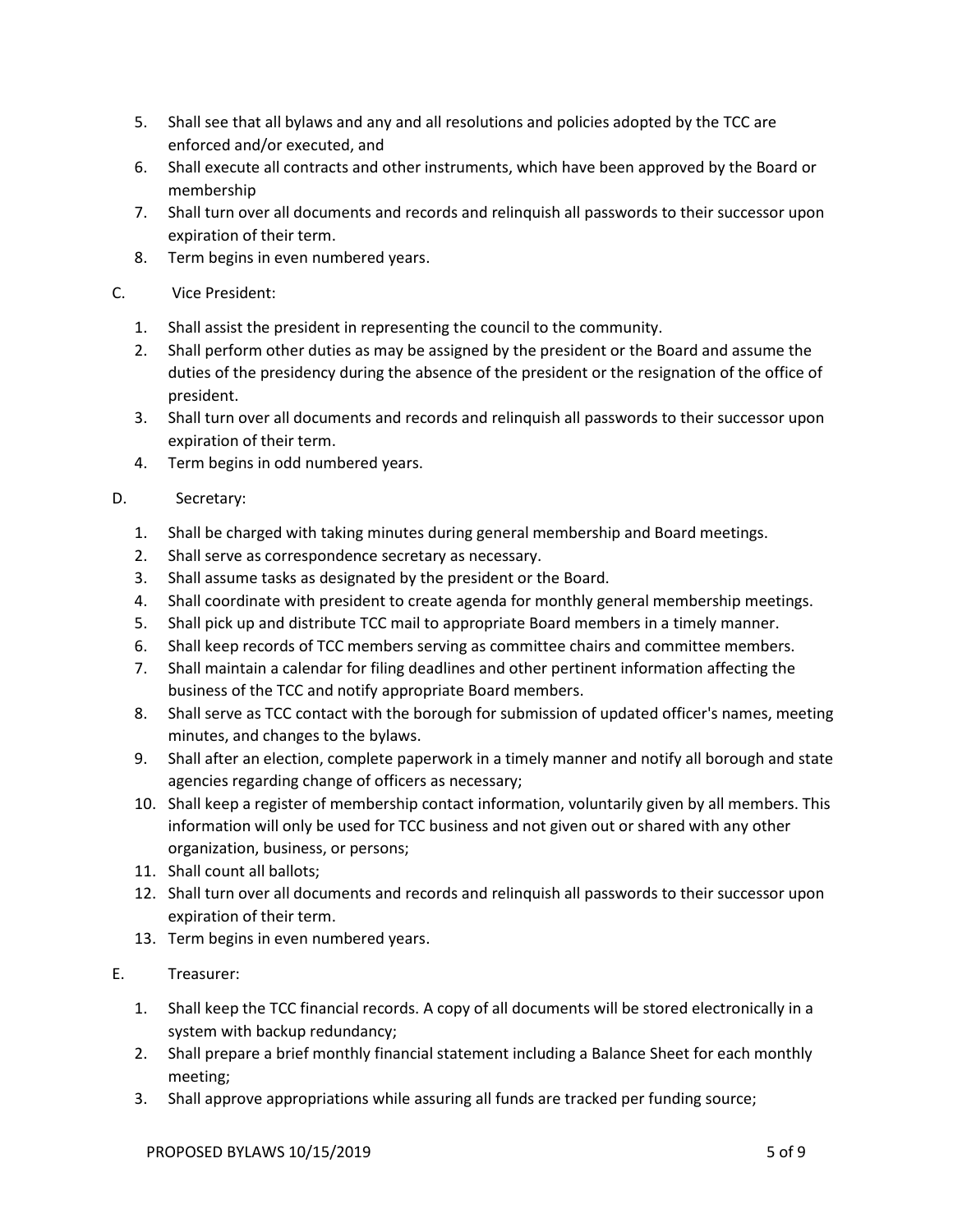- 4. Shall prepare a year-end financial report an annual Profit & Loss Report;
- 5. Shall file all necessary IRS and fiduciary forms as may be required by federal, state and/or local governments;
- 6. Shall assist any gaming chair in preparing a year-end gaming financial statement as required by law;
- 7. Shall assist the Board in preparing a proposed budget;
- 8. Shall assume tasks as designated by the president or the Board;
- 9. Shall assist with any audits ordered;
- 10. Shall produce and surrender all documents and records and relinquish all passwords to their successor upon expiration of their term.
- 11. Term begins in odd numbered years.
- F. Committee Chairs:
	- 1. Call, notice, and preside at committee meetings
	- 2. Shall report committee activities to the general membership
	- 3. Shall assume tasks as designated by the president or the Board, and
	- 4. Shall maintain a job description/list of committee responsibilities that shall be reviewed and updated as necessary by the Board and approved by the general membership.
- G. Committee General Powers
	- 1. Only business assigned to the committee by the general membership shall be conducted at the committee meeting and reported to the general membership.
	- 2. All committee meetings are open. Participation by persons other than members of the committee will be determined by the Chair.
	- 3. Committee chair schedules meetings as needed, notifies committee members, establishes meeting rules, and keeps the Board advised of committee activities.
	- 4. Committee chair may recruit expert help or knowledgeable person(s) in order to better perform their duties. Advisory and ex-officio members are non-voting members.
	- 5. If there is no interim committee chair, the committee shall elect the chair at the first meeting.
- H. Standing Committees:
	- 1. Members of the committee shall be appointed by the Board but shall be open to any general members wishing to serve on the committee, subject to position openings and Board approval.
- I. Committees may be formed subject to the needs of the TCC.
- J. Section 3 Special (ad hoc) Committees:
	- 1. The Board may create special committees to act in areas of special interest on behalf of the community council.
	- 2. Members of the committee shall be appointed by the Board from the general membership.
	- 3. Special committees shall be automatically dissolved when its assignment is complete, or dissolved by the board.

#### **Article XI. REMOVAL FROM OFFICE AND DISCIPLINARY PROCEDURES**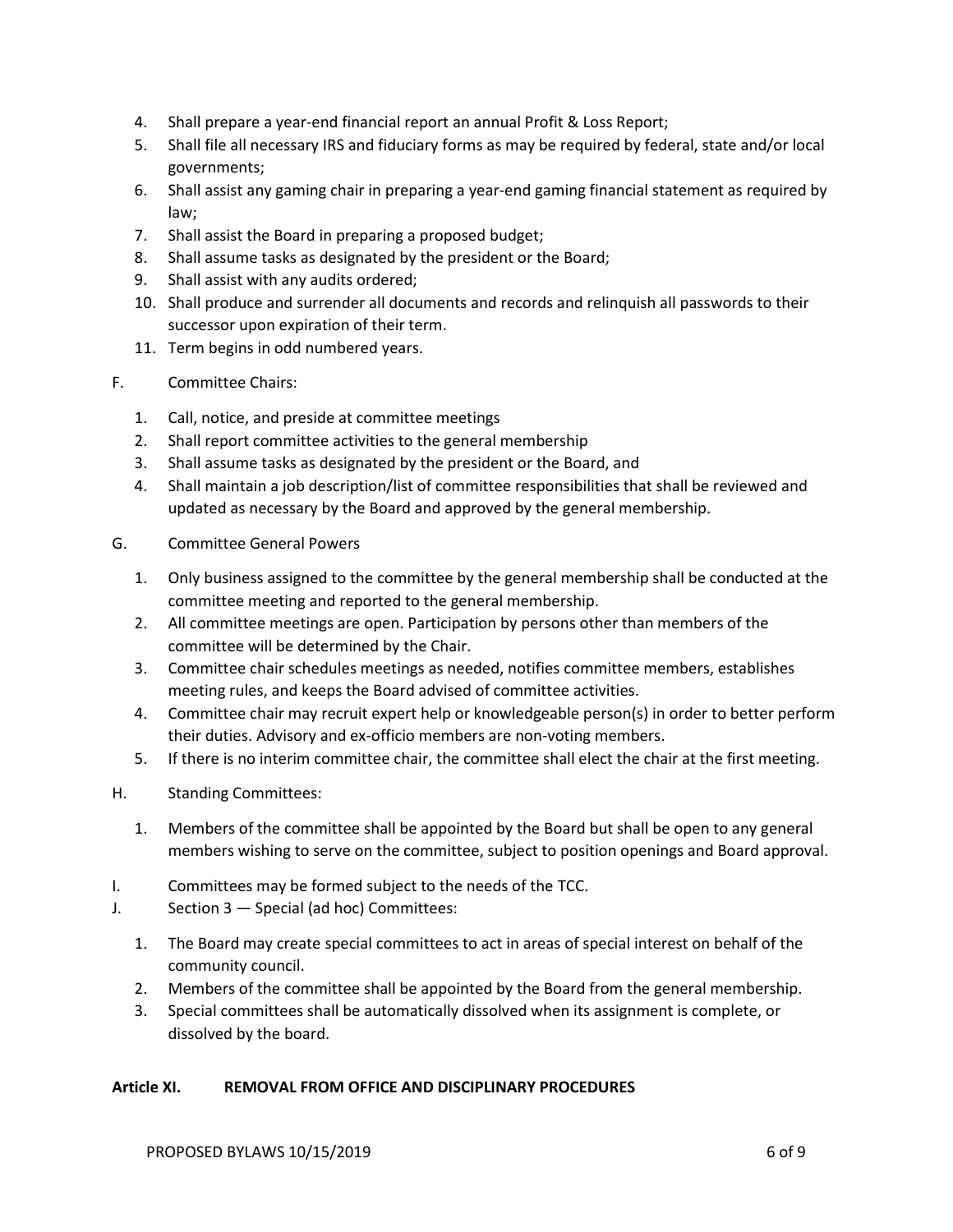A. Any member of the Board may be removed from office for conduct that is deemed unethical, improper, unbecoming a Board member, or prejudicial to the aims and repute of the TCC. Such removal shall be by a two-thirds supermajority vote of the eligible voting membership present and voting at any regularly scheduled meeting, after notice and opportunity for a hearing have been afforded the Board member against whom the complaint was filed.

B. Any member of the Board with unexcused absences from three (3) consecutive general membership meetings, or a majority vote of those eligible voting members present and voting at a general membership meeting with notice may be removed from office by the Board. Required notice shall be given five (5) days prior to a general membership meeting, in writing, to the Board member with copies to the remainder of the Board, setting forth the allegations for removal.

C. Any general member who violates Article 14 will forfeit TCC membership following due process as described in A above.

# **Article XII. MEETINGS AND WORK SESSIONS**

A. All meetings of the TCC are subject to the State of Alaska Open Meetings Act (AS44.62.310), which requires that such meetings be open to the public and that reasonable notice of the meetings be provided. Action taken contrary to the Open meetings Act (OMA) is voidable.

B. An annual general membership meeting shall be held in October of each year starting 2020

C. General membership meetings will be conducted at a time designated. A special general membership meeting may also be called by written petition from ten (10) TCC members. The purpose of the meeting shall be stated in the call. No business shall be transacted except that mentioned in the call of the special general membership meeting. All meetings of the TCC shall be open meetings. Decisions shall be made by a simple majority of eligible voting members present and voting.

D. Board of Directors Meetings: The president may call a Board as required. Comments may or may not be accepted from the persons other than the Board. A time sensitive or emergency action conducted before the next regular meeting or with less than two weeks' notice for a special meeting shall require that a report shall be made to the general membership at the next scheduled general membership meeting.

E. Quorum: At general membership meetings, a quorum shall consist of a majority of the seated members of the Board. Once a quorum has been established, business may be conducted for the remainder of the meeting. For committee meetings, a quorum shall consist of a simple majority (i.e., greater than half) of the committee membership.

1. Notice: All general membership meetings and special meetings shall require notice to borough 15 days prior to the date of the scheduled meeting. Notices shall be posted at other public places as necessary by a designee of the president.

F. Procedure: The current edition of "Roberts Rules of Order" being utilized by the Mat-Su Borough clerk's office shall prevail in the conduct of all meetings.

G. Work Sessions: From time to time the Board or a committee may determine the need for a work session. Said session shall be topic specific and for informational discussion only. No business shall be conducted. Notes shall be taken and presented to the general membership at the next scheduled general meeting.

H. Committee Meetings: Committees, both standing and ad hoc, shall meet to consider or investigate certain matters or subjects and shall report their findings to the TCC general membership.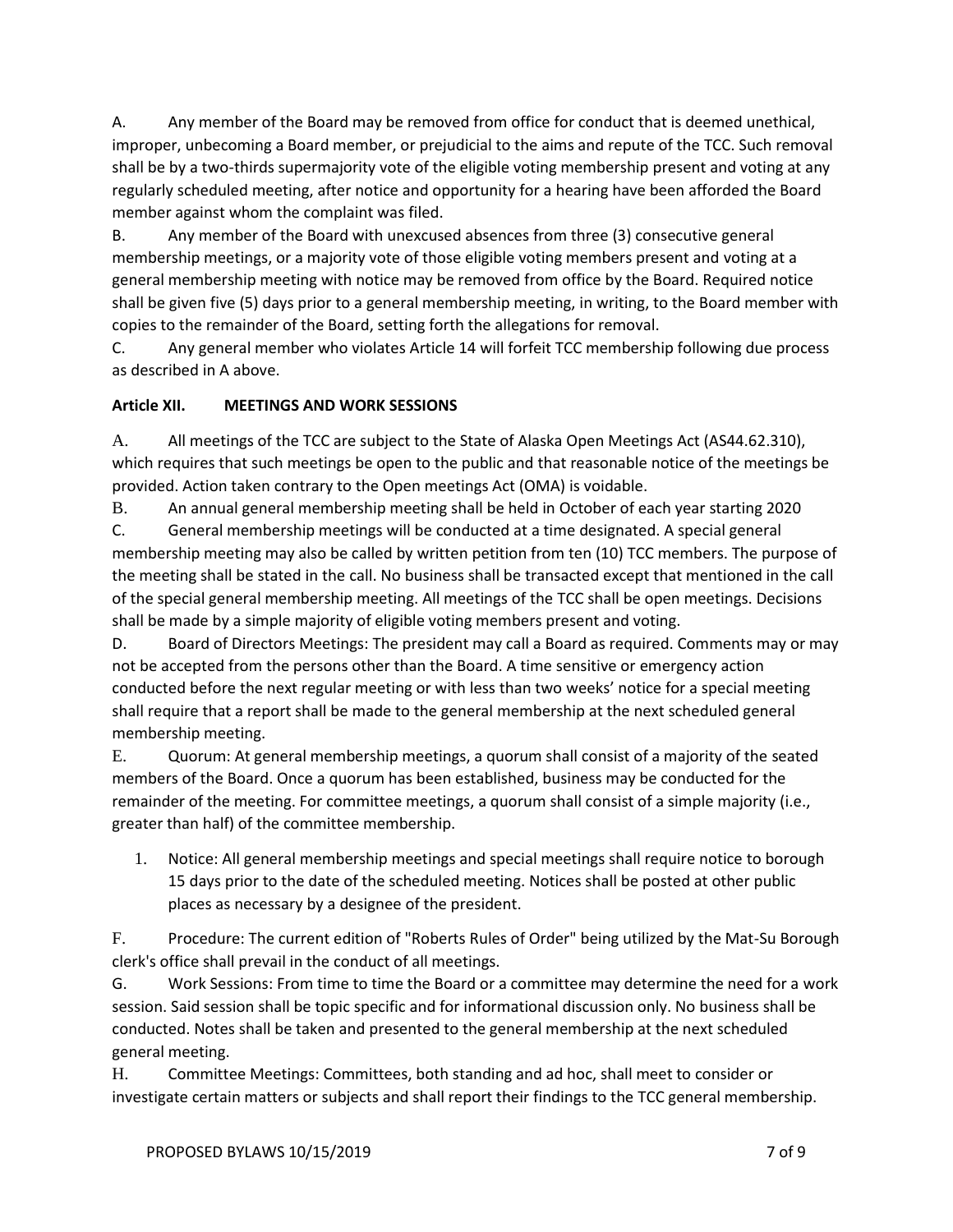Business shall only be conducted at committee meetings as it pertains to matters specifically assigned to the committee by the TCC general membership. From time to time the TCC may appoint a committee "with power" to take all the steps necessary to carry out its instructions.

I. There shall be a minimum of four (4) general membership meetings per year. The TCC may hold general membership meetings more often.

# **Article XIII. FINANCES**

A. Funds shall be distributed only to further the legitimate purpose of the community council.

B. Authorized Signatures: Checks will require at least two (2) authorized signatures. Authorized signatures on all TCC expenditures shall be those of the board of directors.

C. Appropriations Committee: Requests for gaming and other fund distribution shall be presented to the appropriations committee for review. The appropriations committee will present its recommendations to the general membership at the next general membership meeting for final approval.

D. Petty Cash: The appropriations committee may be given a quarterly petty cash allowance of one hundred twenty-five dollars (\$125.00) if funds available. Said sum shall be reviewed yearly at the annual general membership meeting.

# **Article XIV. AUTHORIZATION OR REPRESENTATION**

A. No officer or member of the TCC shall purport to represent the views or interest of the TCC to the state, borough, or any other government entity, or to the press, or any other political, social, or business organization, club, association, society or any other entity without the express authorization of the Board and general membership by resolution at any duly constituted meeting. Every action taken by a designated representative of the TCC in any outside appearance shall be supported by a memorandum showing how the position of the community council was obtained, including the results of any telephone sampling, opinion polling, special and general meetings, or other action. Nothing in this section prohibits any member from appearing on his or her own behalf.

## **Article XV. AMENDMENTS**

A. Any proposed changes to these bylaws shall be reviewed by the bylaws committee. Proposed changes shall be introduced, read, and discussed at a regular general membership meeting and shall be voted on at the following regular general membership meeting. Bylaws changes must receive a twothird (2/3) supermajority vote of the eligible voting general members present and voting to pass

## **Article XVI. DISSOLUTION**

A. The TCC may be dissolved only at an annual meeting. Notice of an annual meeting at which the dissolution vote will be taken must be sent to each member. Such notice must be sent ninety (90) days prior to the meeting at which the dissolution vote will be taken. The vote for dissolution must be passed by a two-third (2/3) supermajority vote of all eligible voting general members present and voting. If dissolution is favorably acted upon, all assets will be distributed to an organization of the type described in Section 501(c)(3) of the Internal Revenue Code, or corresponding section of any future federal tax code and/or applicable borough ordinances.